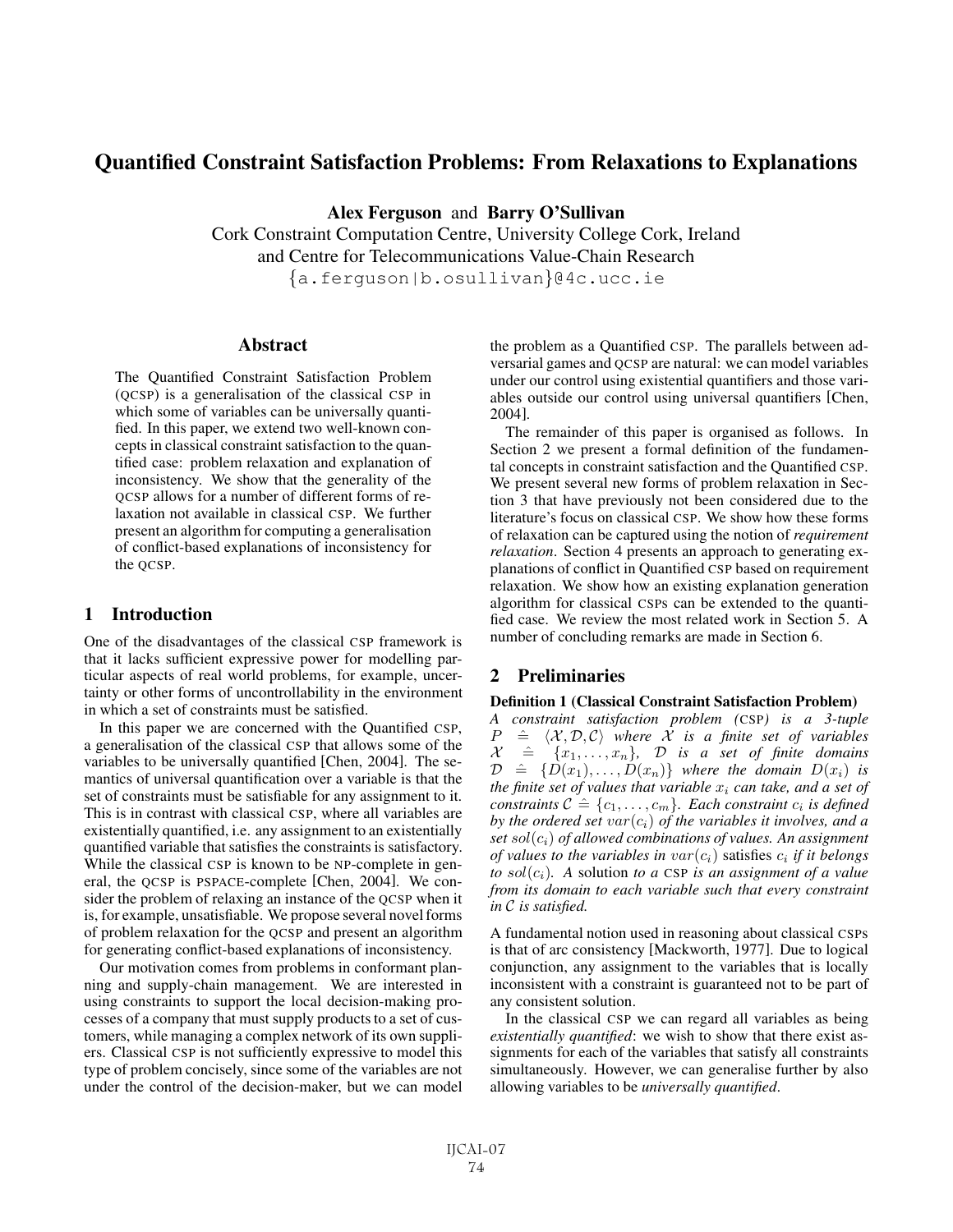Definition 2 (Quantified CSP) *A* QCSP*,* φ*, has the form*

$$
Q.C = Q_1x_1 \in D(x_1)\cdots Q_nx_n \in D(x_n).C(x_1,\ldots,x_n)
$$

*where* C *is a set of constraints (see Definition 1) defined over the variables*  $x_1 \ldots x_n$ *, and*  $\mathcal Q$  *is a sequence of quantifiers over the variables*  $x_1 \ldots x_n$  *where each*  $Q_i$   $(1 \leq i \leq n)$  *is either an existential,* ∃*, or a universal,* ∀*, quantifier*<sup>1</sup>*. The expression*  $\exists x_i.c$  *means that "there exists a value*  $a \in D(x_i)$ such that the assignment  $(x_i, a)$  satisfies  $c$ ". Similarly, the *expression*  $\forall x_i.c$  *means that "for every value*  $a \in D(x_i)$ ,  $(x_i, a)$  *satisfies*  $c$ ".

Definition 3 (Semantics of QCSP) *(based on [Gent* et al.*, 2005]) We define the semantics of the* QCSP*,* Q.C*, recursively as follows. If* C *is empty then the problem is true. If* Q *is of the form*  $\exists x_1 Q_2 x_2 \dots Q_n x_n$  *then* Q.C *is true iff there exists a value*  $a \in D(x_1)$  *such that*  $Q_2x_2 \ldots Q_nx_n$ .( $C \cup \{x_1 = a\}$ ) *is true. If*  $Q$  *is of the form*  $\forall x_1 Q_2 x_2 \dots Q_n x_n$  *then*  $Q.C$  *is true iff for every value*  $a \in D(x_1)$  *such that*  $Q_2x_2 \ldots Q_nx_n$ .( $\mathcal{C} \cup$  ${x_1 = a}$ ) *is true. Otherwise, Q.C is false.* 

Example 1 (Quantified CSP) *Consider a* QCSP *defined on the variables*  $x_1$  *and*  $x_2$  *such that*  $D(x_1) = D(x_2)$  = {1, 2, 3} *as follows:* ∃x1∀x2.{x<sup>1</sup> < x2}. *This* QCSP *is false. This is because for any value for variable*  $x_1$  *there is at least one value in the domain of*  $x_2$  *that is inconsistent with it.*  $\triangle$ 

The above deals only with the equivalent of the decision problem for QCSPs; the analogous treatment for exemplification requires consideration of a *winning strategy* generalising the idea of a solution [Chen, 2004]. Of course, the order of the quantifiers in a QCSP is critical. Consider the following QCSP:  $\exists x_1 \in \{0, 1\} \forall x_2 \in \{0, 1\}.\{x_1 \neq x_2\}$  is false, while  $\forall x_2 \in \{0,1\} \exists x_1 \in \{0,1\}.\{x_1 \neq x_2\}$  is true.

## 3 Relaxation

Our motivation for studying relaxations of the QCSP relates to the observation that many real world problems are overconstrained. Accordingly, we are often interested in relaxing the constraints of the problem so that we find a solution that is at least relatively satisfactory. In this scenario, problem relaxation can be seen as a way of exploring the space of alternative models for a given problem. Furthermore, problem relaxations give us a language with which we can *explain* the over-constrainedness of a problem. Moving from classical CSPs to QCSPs provides us with a richer class of relaxations, and hence, a more expressive language for explanations.

One of the most well known frameworks for reasoning about problem relaxation in classical CSP is Partial Constraint Satisfaction [Freuder and Wallace, 1992]. One can identify four possible ways of relaxing a classical CSP: the domain of a variable can be enlarged; the relation of a constraint (the set of allowed tuples) can be enlarged; a constraint can be removed from the problem; or, a variable can be removed from the problem. Note that all of these strategies can be regarded as enlarging domain or constraint relations. (And domains can themselves be formulated as unary constraints.) While all of these forms of relaxation are available to us in the QCSP, the additional expressiveness we have access to within the QCSP gives rise to new forms of relaxation that are not available in classical CSP.

#### 3.1 Relaxation for the Quantified CSP

A useful viewpoint to adopt when studying the QCSP is to consider an instance of the problem as an adversarial game between two players: a universal player who sets the universally quantified variables, and an existential player, who sets the existentially quantified variables [Chen, 2004]. In these terms, we can regard relaxations of the QCSP as modifications to the problem that make it easier for the existential player to win. From the perspective of the universal player, a relaxation of the QCSP may restrict the ways in which this player can falsify the formula. For example, we can restrict the domain of values of the universally quantified variables. From the perspective of the existential player, a relaxation increases the set of responses that can be played to counteract the choices of the universal player. We proceed by discussing five classes of relaxation that are available in the context of the QCSP. While the first two of these are familiar from CSP, the remaining three are particular to the more expressive framework, and have no direct equivalents in the unquantified case.

Single Constraint Relaxation. This is the type of relaxation equivalent to that normally considered in classical CSPs. For example this is the classical approach in the PCSP framework in which allowed tuples are added to an extensionally represented constraint. In principle, this may be replacing a constraint with any logically weaker one. As mentioned earlier, complete removal of a constraint may be considered as a special case of this type of relaxation.

Example 2 (Single Constraint Relaxation) *Consider the following* QCSP*, which is false:*

$$
\exists x_1 \in \{1, 2\} \forall x_2 \in \{1, 2, 3\}. \{x_1 < x_2\}.
$$

*If we relax the constraint between*  $x_1$  *and*  $x_2$  *from*  $\lt$  *to*  $\leq$  *to get the following:*

$$
\exists x_1 \in \{1, 2\} \forall x_2 \in \{1, 2, 3\}. \{x_1 \le x_2\},
$$

*the* QCSP *becomes true. This is because if the existential player sets*  $x_1$  to 1, the universal can no longer find an as*signment that falsifies the* QCSP*.* -

Relaxation of Existentially Quantified Domains. Enlarging the domain of an existentially quantified variable is the direct equivalent of relaxing domains in the classical framework.

Example 3 (Relaxation of Existential Domains) *We revisit the* QCSP *presented in Example 2. This is false because the scenario in which the universal player sets*  $x_2$  to 1 is avail*able. To counter this, the existential player must be able to play a value that is smaller than 1. A suitable relaxation is the following, which adds the value 0 to the domain of*  $x_1$ *:* 

$$
\exists x_1 \in \{0, 1, 2\} \forall x_2 \in \{1, 2, 3\}. \{x_1 < x_2\};
$$

*the relaxed* QCSP *is true since the existential player can set*  $x_1$  to 0 and the universal player cannot falsify the formula.  $\blacktriangle$ 

<sup>&</sup>lt;sup>1</sup>When the domain of a variable is clear from context we often write  $Q_i x_i$  rather than  $Q_i x_i \in D(x_i)$  in the quantifier sequence.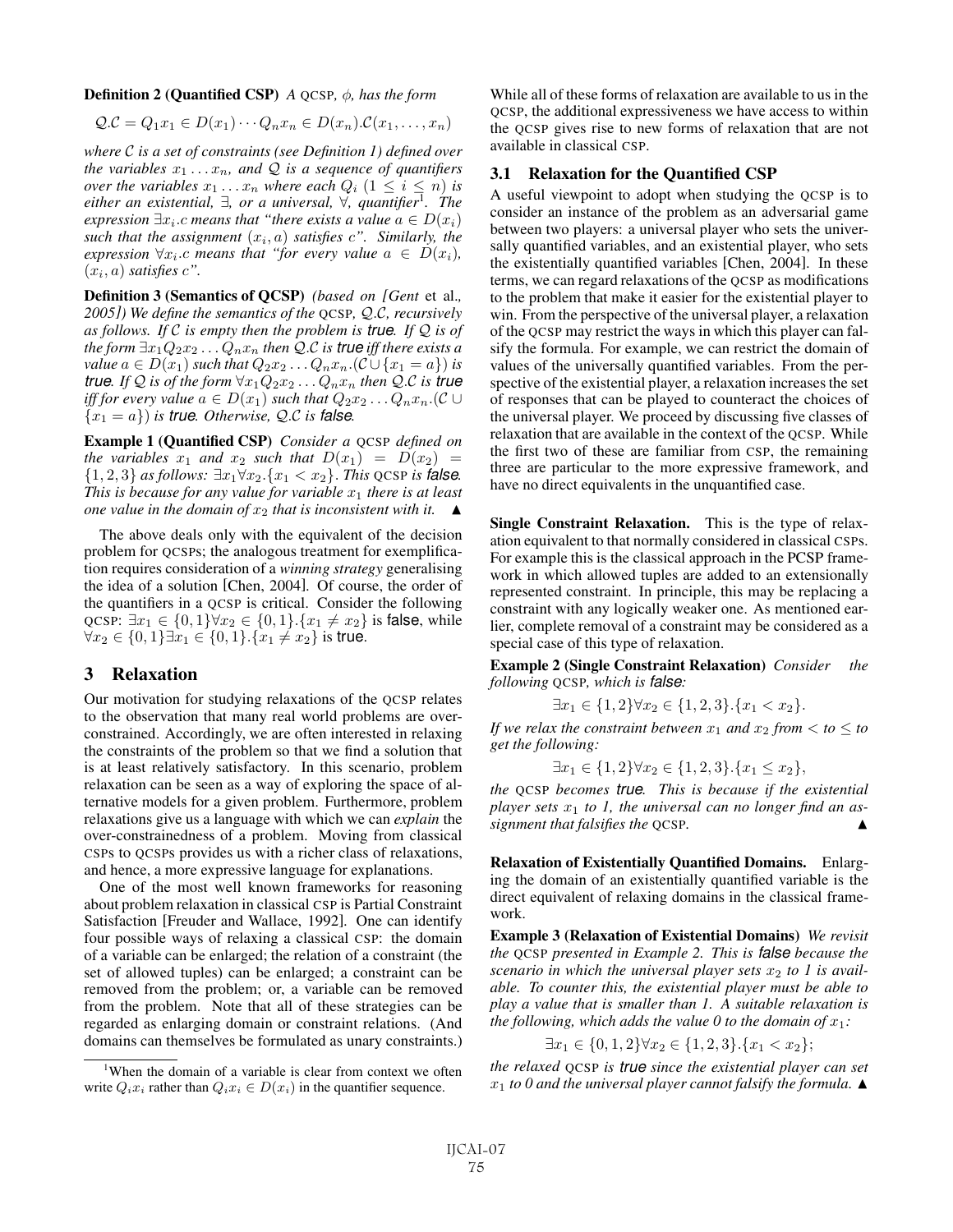Relaxation of Universally Quantified Domains. A class of relaxation not corresponding to any in classical CSPs is to remove values from the domains of universally quantified variables. Doing so reduces the number of scenarios under which the existential player must find satisfying assignments for the existential variables, leading to a more satisfiable problem. The rationale for this may be an analysis of which 'problem values' it may be permissible to ignore, or the narrowing of a range with a probabilistic interpretation.

Example 4 (Relaxation of Universal Domains) *Returning to the* QCSP *of Example 2, which is false, due to the availability of the assignment of*  $x_2$  *to 1, for which the existential player has no satisfying counter-assignment. However, if we relax the domain of the universally quantified variable*  $x_2$  *so that it no longer contains the value 1 to get the following:*

$$
\exists x_1 \in \{1, 2\} \forall x_2 \in \{2, 3\}. \{x_1 < x_2\};
$$

*the relaxed* QCSP *is true since the existential player can set*  $x_1$  to 1 and the universal player cannot falsify the formula.  $\blacktriangle$ 

Quantifier Relaxation. A fourth form of relaxation, also with no direct equivalent in classical CSP, is to *reverse* the quantification of a variable from universal to existential. This relaxation corresponds to achieving control over a factor previously considered to be environmental. This further relaxes the universal domain relaxation.

Example 5 (Quantifier Relaxation) *We revisit the* QCSP *presented in Example 2, which is false. If relax the universal quantifier on variable*  $x_2$  *to be existential to get:* 

$$
\exists x_1 \in \{1, 2\} \exists x_2 \in \{1, 2, 3\}. \{x_1 < x_2\};
$$

*the relaxed* QCSP *is true.* -

Quantifier Moving. A fifth class of problem relaxation corresponds to moving a universally quantified variable to the left in the sequence of quantifiers. Equivalently, we can consider moving an existentially quantified variable to the right in the sequence of quantifiers. This corresponds to analysis or oracular knowledge of the value of an environment variable, or of delaying a decision until better information is available.

Example 6 (Quantifier Moving) *We consider an example, based on one presented earlier in this paper. The following* QCSP *is false:*

$$
\exists x_1 \in \{0, 1\} \forall x_2 \in \{0, 1\}. \{x_1 \neq x_2\}
$$

*We relax this problem by moving the universally quantified variable to the left to give the following* QCSP *which is true:*

$$
\forall x_2 \in \{0, 1\} \exists x_1 \in \{0, 1\}. \{x_1 \neq x_2\}
$$

*Informally, the relaxed* QCSP *gives the existential player the opportunity to react to the actions of the universal player.* -

It should be noted that *whether* each of these relaxations is sensibly possible for a given application is a modelling or knowledge engineering question. In each case, a given constraint, domain, or quantifier may be inherent to the problem, or "background", and thus not susceptible to relaxation.

We claim that this set of relaxations is comprehensive (unless reformulation of the original problem is considered in conjunction with relaxation). It is also orthogonal, if we apply quantifier relaxation only in the case where the domain is a singleton, in the sense that all possible single-step relaxations result in problems that are mutually incomparable.

## 3.2 QCSP Relaxation as Requirement Relaxation

We now present a uniform treatment of the relaxation of both quantifiers and constraints, that is, the first four classes of relaxation we identify above. *Requirements* correspond to either a constraint in the QCSP, or a universal quantifier, and we frame relaxation of each as instances of *requirement relaxation*, over a partial order defined for that purpose.

Definition 4 (Relaxation of a QCSP) *We define the relaxation*  $\phi[r]$  *of a* QCSP  $\phi$  *to a relaxed version of a single requirement to a new value,* r*, as follows:*

$$
Q_1x_1 \dots Q_i x_i \in D(x_i) \dots Q_n x_n.C[Q_i' x_i \in D'(x_i)]
$$
  
\n
$$
\hat{=} Q_1x_1 \dots Q_i' x_i \in D'(x_i) \dots Q_n x_n.C;
$$
  
\n
$$
Q.(c_1 \dots c_j \dots c_m)[c_j'] \hat{=} Q.(c_1 \dots c_j' \dots c_m).
$$

This can then be extended to a set of relaxations  $R: \phi[\emptyset] = \phi$ ,  $\phi$ [{r}  $\cup$  R] = ( $\phi$ [r])[R].

### Definition 5 (Ordering over Requirement Relaxations)

*Given the set of possible relaxations,* R(R)*, of a requirement R*, we say that  $(r_1 \in \mathcal{R}(R)) \sqsubseteq (r_2 \in \mathcal{R}(R))$  *iff for any problem*  $\phi$ *, if*  $\phi[r_1]$  *is satisfiable then*  $\phi[r_2]$  *is, necessarily. We further require that this partial order also be a* meetsemilattice*, i.e. that* greatest lower bounds *are guaranteed to exist: if*  $r_1, r_2 \in \mathcal{R}(R)$ *, then*  $r_1 \sqcap r_2$  *is well-defined.* 

The ordering operator and property we use to make formal the notion of relaxation *per se*: if  $r_1 \rvert r_2$ , then we say that  $r_2$  is a (strict) relaxation of  $r_1$ . The greatest lower bound corresponds to the unique requirement relaxation which is as constraining as both of its arguments, but no more (that is, the greatest such element of the relaxation space). The lattice property follows naturally from the relaxation spaces we shall define, and is motivated by the observation that we progressively tighten approximations downwards, and that our relaxation spaces must have a unique least element. For clarity in that respect, we will define the meet operator directly. The partial order may be defined as  $r_1 \sqsubseteq r_2 \hat = r_1 = (r_1 \sqcap r_2)$ , and we note that in each case it is straightforward to derive a closed form for the comparison.

We now define the space of relaxations for constraints, the first form of relaxation we identified above. Essentially, a relaxation of a constraint involves adding additional allowed tuples into its relation.

#### Definition 6 (Requirement Relaxation for Constraints)

*Given a constraint*  $c \triangleq \langle var(c), sol(c) \rangle$  we define its relax*ations in terms of adding additional allowed tuples to* sol(c) *as follows:*

$$
\mathcal{R}(c) \triangleq \{sol'(c) : sol(c) \subseteq sol'(c) \subseteq \Pi_{x \in var(c)} D(x) \}.
$$

*The elements of*  $\mathcal{R}(c)$  *form the usual lattice using intersection, that is,*  $\Box \cong \bigcap$ *.* 

▲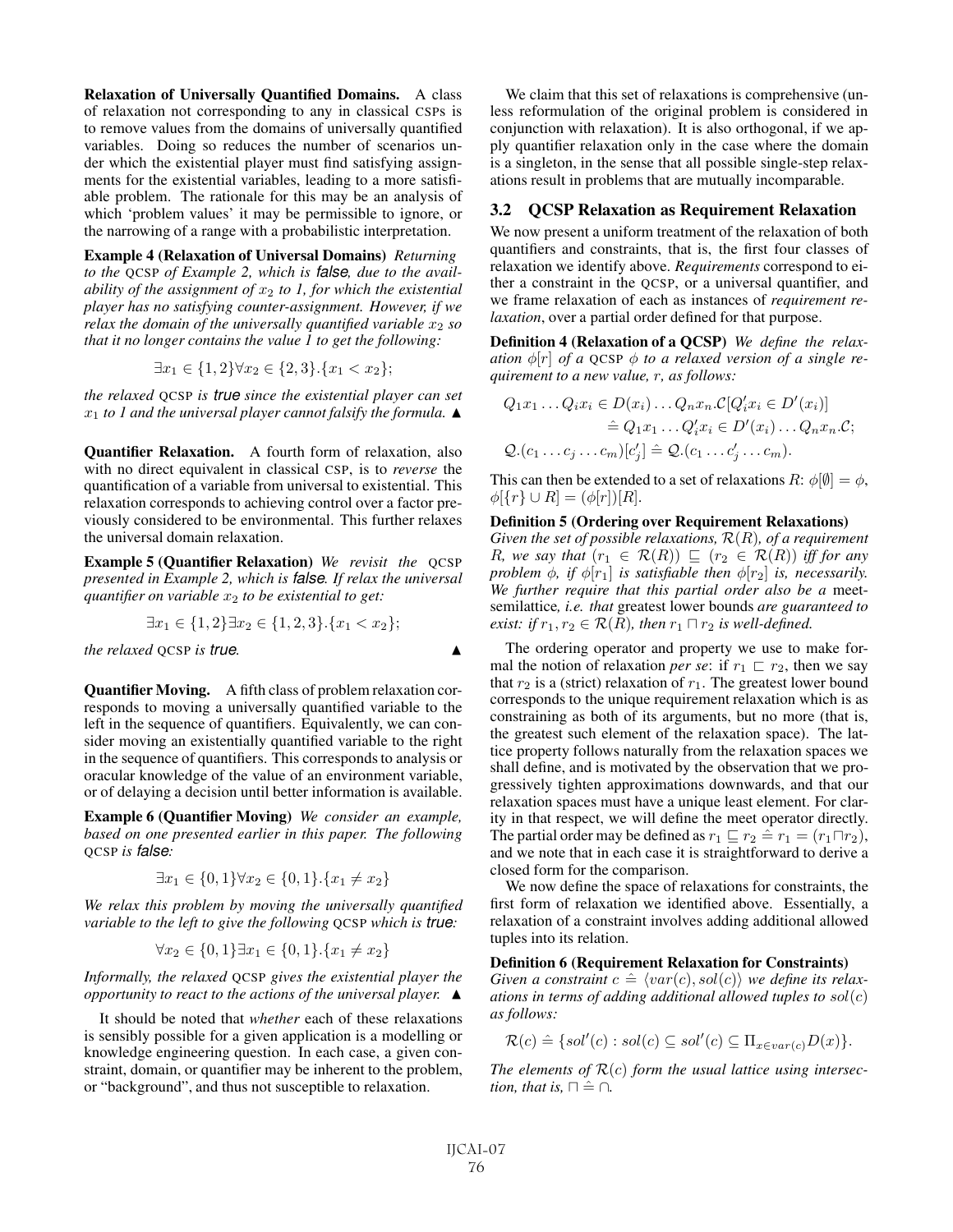We now consider universal quantifier relaxation. Informally, the space of possible relaxations for a universal quantifier corresponds to restricting the quantifier to any one of the exponentially many subsets of the domain of the quantified variable, narrowing to a single choice of value, and thereafter widening to *existentially* quantified subsets. It therefore corresponds to the second, third and fourth forms of relaxation identified in Section 3.1. Of course, in practice, one can limit this relaxation space to a subset of tractable size.

#### Definition 7 (Requirement Relaxation for Universals)

*Given a requirement,* r*, on a universally quantified variable* x, i.e.  $r \triangleq \forall x \in D(x)$ , the set of relaxations  $\mathcal{R}(\forall x \in D(x))$ *is defined as:*

$$
\mathcal{R}(r) \quad \hat{=} \quad \{ (\forall x \in D'(x)) : \emptyset \subseteq D'(x) \subseteq D(x) \} \cup \quad \{ (\exists x \in D'(x)) : \emptyset \subseteq D'(x) \subseteq D(x) \}.
$$

*The elements of*  $\mathcal{R}(\forall x \in D(x))$  *form the following meetsemilattice:*

$$
(\forall x \in D(x)) \quad \Box \quad (\forall x \in D'(x))
$$
  
\n
$$
\cong \quad (\forall x \in (D(x) \cup D'(x)));
$$
  
\n
$$
(\exists x \in D(x)) \quad \Box \quad (\exists x \in D'(x))
$$
  
\n
$$
\cong \quad (\exists x \in (D(x) \cap D'(x)));
$$
  
\n
$$
(\forall x \in D(x)) \quad \Box \quad (\exists x \in D'(x))
$$
  
\n
$$
(\forall x \in D(x)) \quad \vdots \quad (\forall x \in D(x)), \text{if } D(x) \cap D'(x) \neq \emptyset;
$$
  
\n
$$
(\forall x \in D(x)) \quad \Box \quad (\exists x \in D'(x))
$$
  
\n
$$
\cong \quad (\exists x \in \emptyset), \text{if } D(x) \cap D'(x) = \emptyset.
$$

Note the existence of unique top and bottom points, corresponding to trivially- and un-satisfiable quantifications:  $\top =$  $(\forall x \in \emptyset), \bot = (\exists x \in \emptyset).$ 

We can now define the space of possible relaxations of a given QCSP in terms of its constituent requirements in the natural way, in terms of the cross-product of the available relaxations for each, and similarly the associated comparison and meet operations.

Before we consider how explanations of falsity can be computed using relaxations, we consider two special cases of relaxation: namely, 1-point and 2-point relaxation spaces. The former, which we denote by  $\mathcal{R}_1$ , contains only the original constraint itself, and is useful when we wish to ensure that some constraints or quantifiers cannot be relaxed. The latter,  $\mathcal{R}_2$ , contains both the original constraint, and  $\top$ , the maximal relaxation; it is useful when we wish to model the case where we either maintain the requirement or completely relax it.

## 4 From Relaxations to Explanations

We now consider explanations for the QCSP. A familiar notion of explanation is that based on *minimal conflicts* [Junker, 2004]. As we have considered quantification, which is not readily presentable in terms of elements of a conflict *set*, and further, more general relaxations of constraints than their removal, it is necessary to generalise this notion to that of a *minimally conflicting explanation*, or alternatively, a *maximally relaxed conflict-based explanation*. We will henceforth refer to these as maximal, following the relaxation ordering previously defined. We define this notion with respect to a (typically incomplete) consistency propagation method Π, such as QAC [Bordeaux and Monfroy, 2002], in a similar way to Junker [Junker, 2004].

#### Definition 8 (Maximally Relaxed Explanation) *Given*

*a consistency propagator* Π*, a* maximally relaxed (Πconflict-based) explanation *of a* Π*-inconsistent* QCSP φ*, is a maximally relaxed* QCSP*,* X*, that is inconsistent with respect to*  $\Pi$ *; i.e. such that*  $\phi \subseteq X$ ,  $\bot \in \Pi(X)$  *and for all*  $X'$  *such that*  $X \sqsubset X', \bot \notin \Pi(\overline{X'}).$ 

## 4.1 Explanation Algorithms

We adopt a scheme similar to that of the QUICKXPLAIN 'family' of algorithms [Junker, 2001; 2004], modified and extended in the following way. We replace the removal (respectively, addition) of a constraint with a *specified requirement relaxation* (resp. tightening). The specified relaxations form a semilattice, as described in the previous section. This could, in principle, be *every* possible relaxation, but at a minimum we generally wish to consider the specified relaxations corresponding to the removal (resp. imposition) of each constraint, and the relaxation of a universal quantifier to an existential one: that is, corresponding to relaxation space  $\mathcal{R}_2$ . We may further restrict the set of specified relaxations on the basis that some constraints, and some variables, are intrinsically environmental, and that they should participate in every explanation; this corresponds to using relaxation space  $\mathcal{R}_1$ .

As consideration of every possible relaxation is in general completely intractable, it will generally be desirable to specify a much smaller set. This may be done in broadly two ways. Firstly, as part of the modelling process, an expert specifying the class of problem instances under consideration can give the sets of possible requirement relaxations that are meaningful. Secondly, we can consider a user-driven refinement step, after initial exploration of the available explanations, based on a base step choice of available relaxations, when these have been found to be unsatisfactory.

#### 4.2 The SIMPLEQUANTIFIEDXPLAIN Algorithm

When the set of specified relaxations are binary, i.e. requirements are either in place or fully relaxed, we can use the equivalent of Junker's algorithms, modified simply to use, instead of the imposition and removal of a constraint, the choice between the original and relaxed requirement throughout. We firstly reformulate Junker's REPLAYXPLAIN [Junker, 2001] in terms of relaxations in Algorithm 1, thereby generalising it to QCSPs with (at most) one distinct relaxation available for each of the original requirements, i.e. a requirement is either present, or fully relaxed. We call this modified procedure SIMPLEQUANTIFIEDXPLAIN. We provide as arguments  $\phi$ , a QCSP, and R, a set of available relaxations, which here should only contain the greatest relaxations allowed for each requirement,  $r_i$ , that is relaxable in the specified relaxation  $\mathcal{R}_s$ , i.e.  $R = {\top_i : i \in [1, m+n], \top_i = \bigsqcup \mathcal{R}_s(r_i), |\mathcal{R}_s(r_i)| > 1}.$ (This is only well-defined for spaces with a unique maximal relaxation.) We begin with a maximally relaxed problem, using all of the available relaxations R, then build a working set W of relaxations we then iteratively *omit*, until a Π−inconsistency occurs. At that point we conclude that the relaxation  $r$  last added to  $W$  (that is, last removed from the subproblem) can be added to a set  $X$  corresponding to a partial conflict, and that no *further* relaxations need to be considered, as some subset of W must be minimal, and still yield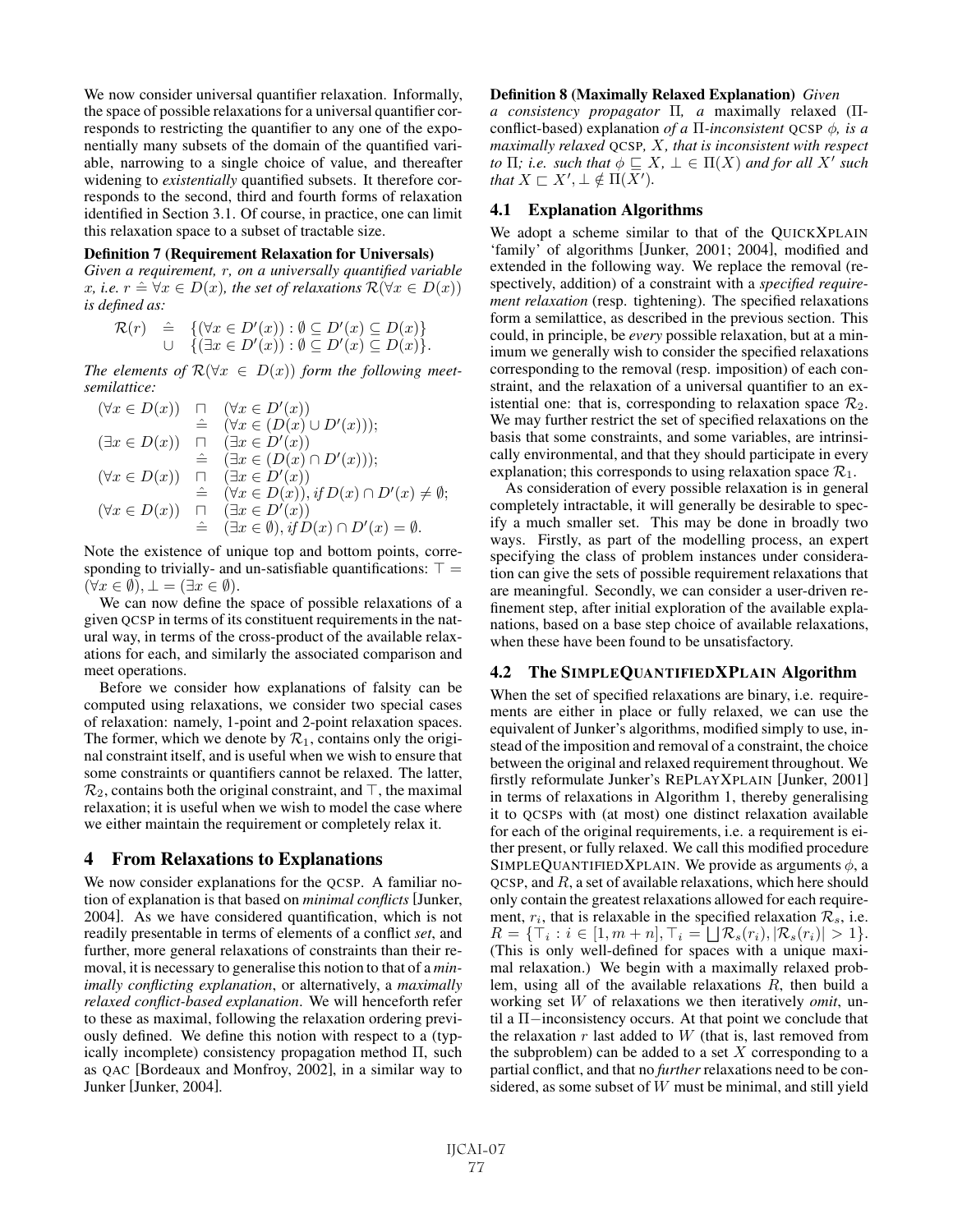an inconsistency. We iteratively continue doing this until the set of possible further relaxations is exhausted, at which point X can be used to relax the original problem  $\phi$  to yield a maximally relaxed inconsistent problem,  $\phi[R - X]$ , which is our explanation.

Algorithm 1: SIMPLEQUANTIFIEDXPLAIN $(\phi, R)$ **Input** : A QCSP  $\phi$ ; a set of available single-step relaxations  $R \subseteq {\{\top_{1}, \ldots, \top_{n+m}\}}.$ **Output:** A maximally relaxed conflict-based explanation for  $\phi$ . if  $\perp \notin \Pi(\phi)$  then return exception "no conflict"; if  $R = \emptyset$  then return  $\phi$ ;  $X \leftarrow \emptyset;$  $R_0 \leftarrow R$ ; while  $R_0\neq\emptyset$  do  $W \leftarrow \emptyset$ ; while  $\bot \notin \Pi(\phi[R-(X \cup W)])$  do select (any)  $r$  from  $R_0$ ;  $W \leftarrow W \cup \{r\};$  $R_0 \leftarrow R_0 - \{r\};$  $X \leftarrow X \cup \{r\};$  $R_0 \leftarrow W - \{r\};$ return  $\phi[R - X];$ 

Note that we do not, as with REPLAYXPLAIN and Junker's other explanation procedures, split the input into background and user constraints, and nor do we restrict the output to only user constraints, since the syntax of quantified problems precludes us from doing so. We are instead able to designate some constraints and some quantified variables as *not relaxable*, which then can be regarded as playing the same role as background constraints. Thus implicitly, user requirements must have at least one available relaxation. One difference in the form of this algorithm is that the 'background' constraints are included in the explanation. Background constraints may be removed from the output after the fact if desired. Observe that the two are equivalent in this sense: if REPLAYXPLAIN  $(C, U) = X$ , and SIMPLEQUANTIFIEDX-PLAIN  $(C \cup U, \{\top_i : c_i \in U\}) = X_q$ , and  $X_q = X \cup C$ . (Assuming similar ordering of relaxations (constraints) in each case.) The remaining algorithms presented by Junker may be reformulated in terms of relaxations similarly. (Discussion of the correctness and complexity of this algorithm is deferred until after the presentation of QUANTIFIEDXPLAIN, of which it is a special case.)

Example 7 (SIMPLEQUANTIFIEDXPLAIN) *Consider the execution of* SIMPLEQUANTIFIEDXPLAIN $(\phi, \mathcal{R})$ *, where*  $\phi \text{ } \hat{=} \text{ } \exists x_1 \in \{1,2\} \forall x_2 \in \{1,2,3\}.\{x_1 < x_2\} \text{ and } R \text{ } \hat{=}$  ${x_2 = T, c = T}$ *, a trace of the progress of which is shown in Figure 1. Note that in this case, the explanation is unique, and identical to the original problem, as no relaxation is possible without introducing consistency. Had different choices of relaxations been made, a different trace would have occurred, but the same final result.* 

## 4.3 The QUANTIFIEDXPLAIN Algorithm

We now consider QUANTIFIEDXPLAIN (Algorithm 2), a more general algorithm allowing for requirement relaxation

| $\phi_0 = \phi[R - (X \cup W)]$                                   | $\perp \in \Pi(\phi_0)$ ? |
|-------------------------------------------------------------------|---------------------------|
| $\exists x_1 \in \{1,2\} \exists x_2 \in \{1,2,3\}.\emptyset$     | no                        |
| $\exists x_1 \in \{1,2\} \exists x_2 \in \{1,2,3\}.\{x_1 < x_2\}$ | l no                      |
| $\exists x_1 \in \{1,2\} \forall x_2 \in \{1,2,3\}.\{x_1 < x_2\}$ | yes                       |
| $\exists x_1 \in \{1,2\} \forall x_2 \in \{1,2,3\}.\emptyset$     | no                        |
| $\exists x_1 \in \{1,2\} \forall x_2 \in \{1,2,3\}.\{x_1 < x_2\}$ | yes                       |

Figure 1: SIMPLEQUANTIFIEDXPLAIN: trace on Example 7.

lattices of arbitrary size. Once again we follow the basic structure of REPLAYEXPLAIN, but now the key difference is that instead of successively adding constraints to a conflict set (or as in SIMPLEQUANTIFIEDXPLAIN, removing available relaxations), we instead consider a current candidate relaxation comprising one element from each relaxation space,  $r_1 \ldots r_{m+n}$ , and use  $\sqsubset$  to obtain successive approximations to a maximally relaxed explanation. We begin with a maximal relaxation of *each* requirement, and then progressively tighten these one at a time: we select an i such that  $r_i$  may be assigned a new value strictly less than the old one, tightening by a minimal amount at each step to ensure maximality of the final relaxation of the whole problem. When an inconsistency is detected, we eliminate all relaxations tighter than or incomparable to the current approximation from future consideration, as unnecessary for a maximally relaxed explanation. At the same time, we restrict the relaxation space for the last-relaxed requirement,  $\mathcal{R}_i$ , to ensure that that requirement may not be as relaxed as the earlier value,  $r_i'$ , that did not produce an inconsistency, as we have guaranteed that that value cannot take part in the explanation currently under construction. We then repeat this process with the relaxation spaces so restricted, until eventually only one possibility remains for each relaxation, thus fully determining the chosen explanation. The complexity of this algorithm (and that of SIMPLE-QUANTIFIEDXPLAIN) is equivalent to that of Junker's RE-PLAYXPLAIN, given a consistency operator of similar complexity, and similar numbers of available relaxations. However, in the QCSP case, there is scope for each of those to be significantly larger.

**Algorithm 2:** QUANTIFIEDXPLAIN( $\phi$ ,  $\mathcal{R}$ ) **Input** : A QCSP  $\phi$ ; a set of relaxation spaces for each quantifier and constraint,  $\mathcal{R} \subseteq \mathcal{R}(\phi)$ . **Output:** A maximally relaxed conflict-based explanation for  $\phi$ . **if**  $\bot \notin \Pi(\phi)$  **then return** exception "no conflict"; enumerate  $\mathcal R$  as  $\mathcal R_1 \dots \mathcal R_{m+n}$ ; if  $\forall i \in [1, m + n] |R_i| = 1$  then return  $\phi$ ; while  $\exists i : |\mathcal{R}_i| > 1$  do **foreach**  $\mathcal{R}_i$  **do** choose an  $r_i$  from maxima( $\mathcal{R}_i$ ); if  $\bot \in \Pi(\phi' = \phi[\lbrace r_1,\ldots,r_{m+n}\rbrace])$  then return  $\phi'$ ; while  $\bot \notin \Pi(\phi[\{r_1,\ldots,r_{m+n}\}])$  do choose an *i* s.t.  $r_i \neq \bigcap (\mathcal{R}_i);$  $r'_i \leftarrow r_i;$ choose an  $r_i$  from maxima $\{r : r \in \mathcal{R}_i, r \sqsubset r_i\};$  $\mathcal{R}_i \leftarrow \{r : r \in \mathcal{R}_i, r'_i \not\sqsubseteq r\};$ foreach  $\mathcal{R}_j$  do  $\mathcal{R}_j \leftarrow \{r : r \in \mathcal{R}_j, r_j \sqsubseteq r\};$ **return**  $\phi[\{r_1,\ldots,r_{m+n}\}]$ ;